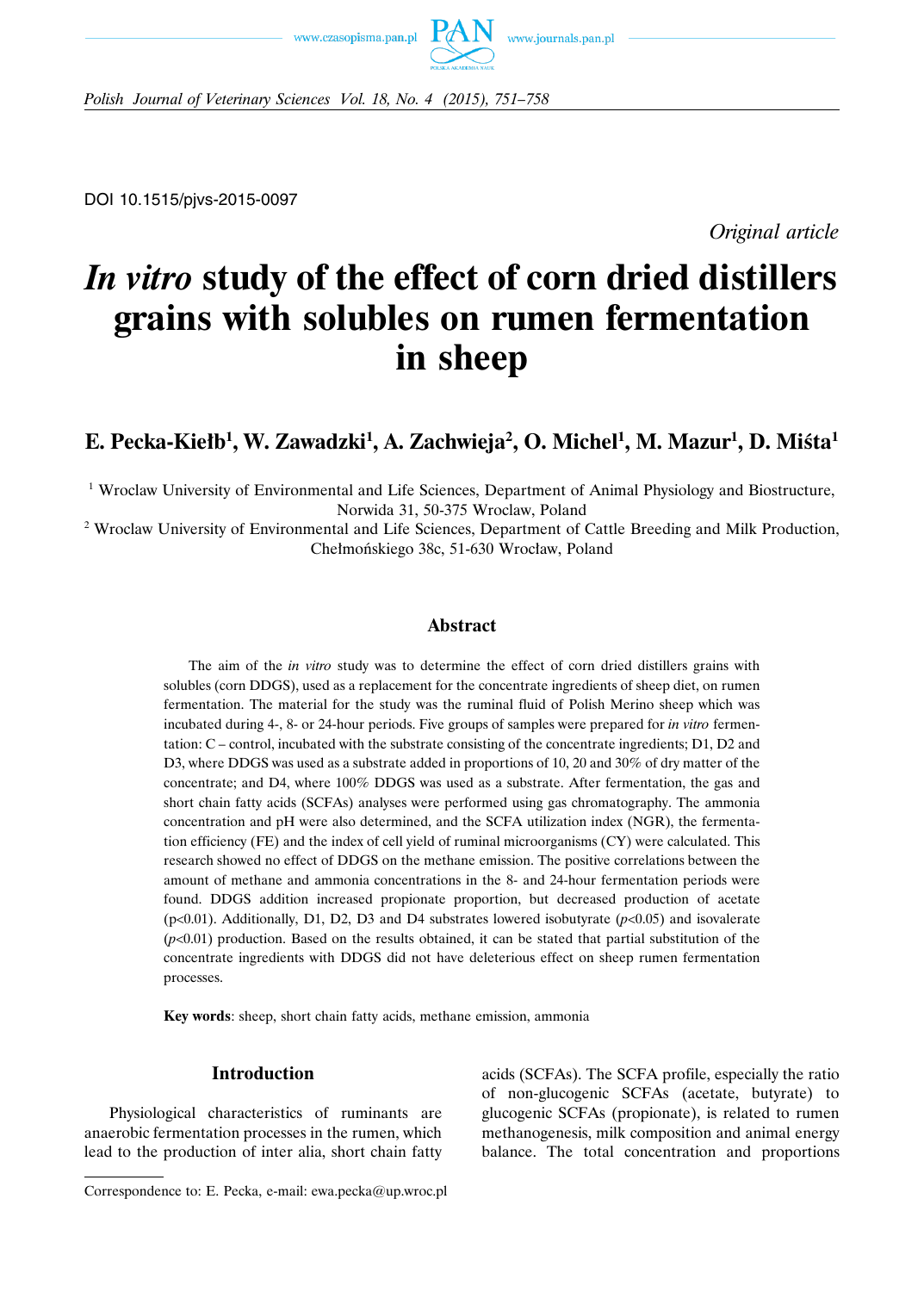of particular SCFAs in ruminal fluid depend mainly on the composition of diet and conditions inside the rumen (Morvay et al. 2011).

Most greenhouse gases emitted by livestock are the effects of microbial fermentation taking place in the animal rumen and large intestine. Methane is one of them and amounts to about 18% of all the greenhouse gases responsible for global warming (Zhou et al. 2007). Every year animal production releases into the atmosphere 80-115 million tons of methane, which represents 15-20% of anthropogenic emission of methane in the world (Wei-lian et al. 2005). The influence of methane on global warming reinforces tendencies in agriculture to market new feed additives and components of food lowering methanogenesis (McGinn et al. 2009). One of these feed additives is dried distillers grains with solubles (DDGS) considered as the modulator of rumen fermentation profile and inhibitor of methane production. However, most of the research concerning the effect of DDGS on rumen fermentation was performed on cattle (Kleinschmit et al. 2006, Behlke et al. 2008, McGinn et al. 2009, Zhang et al. 2010, Morvay et al. 2011, Morrow 2012, Hünerberg et al. 2013, Segers et al. 2013, Mista et al. 2014). Research concerning sheep rumen fermentation influenced by DDGS addition is limited (Behlke et al. 2007, 2008, Radev 2012). However, previous studies showed that DDGS affects blood parameters in sheep, milk production in ewes, and rearing parameters in lambs (Dimova et al. 2009, Radunz et al. 2011, Sahin et al. 2013, Westreicher-Kristen et al. 2014).

DDGS is the main by-product of biofuel industry. It was estimated that 1-2 million tons of cereal will be used for bioethanol production in Poland in the next few years. Such throughput will lead to the production of 300-600 thousand tons of DDGS (Zachwieja et al. 2013). Due to its protein and energy supply, using DDGS as the component of fodder has become a way of its natural utilization.

Nowadays, DDGS is one of the most economical and prevalent food components for animals in the United States. High energy value (3674-4336 kcal/kg of dry matter), protein (27-33% of dry matter), lysine  $(0.6-1.1\%$  of dry matter) and phosphorus  $(0.57-0.85\%$ of dry matter) contents, as well as high digestibility (50-68%) make DDGS a beneficent component of ruminant and monogastric animal diets (Shurson 2011). Results of other authors; research encouraged us to verify the DDGS effect on the rumen fermentation profile in sheep.

The aim of our *in vitro* research was to examine how corn DDGS used as a replacement for the concentrate ingredients of sheep diet affects rumen fermentation profile.

## **Materials and Methods**

## **Animals and fermentation substrates**

The material for the study was the ruminal fluid of fistulated Polish Merino sheep  $(n=6)$ , which was withdrawn 1 hour after the morning feeding. Prior to the study, the animals were fed the diet formulated according to the Polish Feeding Standards (1998). The sheep;s commercial concentrate diet mixed with corn DDGS in varied proportions was used as a substrate for *in vitro* fermentation of the ruminal fluid. Five groups of ruminal fluid samples were prepared: C (control), where 1 g of the commercially available concentrate (consisting of corn, extracted soybean meal, barley, wheat bran, dried sugar beet pulp, malt sprouts, calcium carbonate, and sodium chloride) was used as a substrate; D1, D2 and D3, where DDGS was used as a substrate added in proportions of 10, 20 and 30% of dry matter of the concentrate; and D4, where the substrate consisted of 100% DDGS. All substrates were analysed chemically (Table 1).

#### *In vitro* **fermentation of ruminal fluid**

The ruminal fluid samples were mixed with the buffer solution with pH 7.8 (McDougall 1948) in the ratio 1:3 and homogenized. In the obtained suspension pH was measured using CP-401 pH-meter (EL-METRON, Poland) with an EPP-3 electrode and temperature sensor. These samples were centrifuged (15 min, 13 000 rpm) directly after the addition of buffer with the purpose of further analyses. The formic acid was added to these samples (0.1 ml/2 ml of sample) to inhibit the fermentation processes. Additionally, other samples were prepared for *in vitro* fermentation: from each ruminal fluid sample 15 subsamples (5 for each incubation period) were made and assigned to one of the groups examined (C, D1, D<sub>2</sub>, D<sub>3</sub>, D<sub>4</sub>), depending on the substrates added later. Twenty ml of each ruminal fluid sample was put to 125-ml serum bottles (Sigma-Aldrich, USA), four-fold diluted with buffer solution and mixed with 1 g of one of the substrates. Altogether, 90 samples were prepared for incubation, 30 samples with different substrates for each incubation period. The bottles were then thoroughly flushed with carbon dioxide from a pressure bottle and hermetically sealed with a manual crimper. Thus prepared samples were then incubated in a shaking water bath at 39 C for 4, 8 and 24 hours.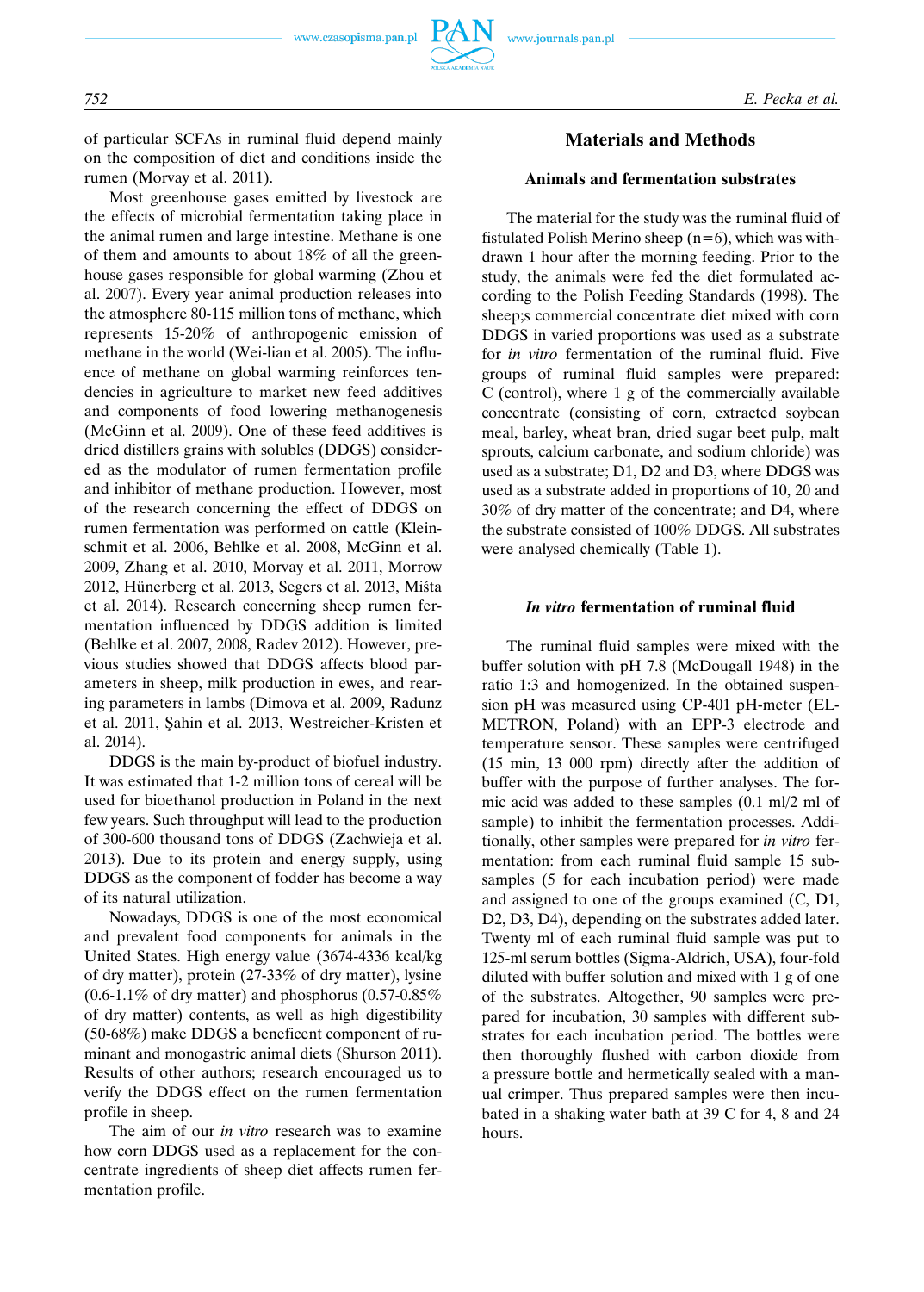www.czasopisma.pan.pl

| In vitro study of the effect of corn dried distillers grains | 753 |
|--------------------------------------------------------------|-----|
|--------------------------------------------------------------|-----|

| Group          | Ash<br>$\%$ | Crude protein<br>% | Crude fibre<br>$\%$ | Crude fat<br>$\%$ | <b>NDF</b><br>% | ADF<br>$\%$ | Gross energy<br>MJ/kg |
|----------------|-------------|--------------------|---------------------|-------------------|-----------------|-------------|-----------------------|
| C              | 6.12        | 19.31              | 5.21                | 1.67              | 15.56           | 6.09        | 15.70                 |
| D1             | 6.04        | 20.66              | 5.38                | 2.93              | 18.32           | 6.48        | 15.16                 |
| D2             | 5.93        | 20.80              | 5.59                | 3.91              | 19.77           | 6.35        | 16.05                 |
| D <sub>3</sub> | 5.52        | 21.89              | 5.48                | 4.94              | 21.1            | 6.57        | 16.60                 |
| D4             | 5.01        | 24.87              | 8.72                | 11.2              | 36.71           | 11.86       | 18.05                 |

Table 1. Chemical composition of the substrates used for *in vitro* fermentation.

C – concentrate (control)

D1, D2, D3 – concentrate containing 10%, 20% and 30% corn DDGS in dry matter, respectively, D4 – 100% corn DDGS

#### **Analyses of selected fermentation products**

After the incubation, the headspace gas overpressure inside each bottle was measured. The gas samples were analysed for methane content using 7890A gas chromatograph (Agilent Technologies, USA) with TCD and FID detectors.

In the liquid samples pH was measured. These samples were centrifuged (15 min, 13 000 rpm) and the formic acid (0.1 ml/2 ml of sample) was added to them to inhibit the fermentation processes. Both incubated and unincubated samples were analysed using 7890A gas chromatograph with FID detector for the total SCFA and the acetate, propionate, isobutyrate, butyrate, isovalerate, valerate, isocaproate and caproate concentrations.. Identification and the level of SCFAs were assessed by comparison of retention times and area under the peaks with standards (Supelco) using ChemStation software (Agilent Technologies, USA). Based on these results, molar proportions (mol%) of each SCFA in the total SCFA concentration were calculated.

Moreover, in the liquid samples ammonia concentration was determined using modified microdiffusion Conway method with Nessler reagent and Lambda XLS spectrophotometer (Perkin Elmer, USA).

#### **Analysis of substrates**

The main nutritional components were estimated in the substrate samples: ash (AOAC Official method 942.05), crude protein (Kjeldahl method, AOAC Official method 984.13, using Kjeltec 2300 Analyzer Unit, Foss), crude fat (AOAC Official method 920.39), crude fibre (AOAC Official method 978.10, using Fibertec 1020, Foss), ADF (AOAC Official method 973.18, using Fibertec 1020, Foss), NDF (JAOAC v. 56, 1352-1356, 1973, using Fibertec 1020, Foss) and gross energy (calorimetrically, using common energy equivalents, FAO, 2003).

### **Calculations and statistical analysis**

The obtained data of SCFAs were used for calculations of the following indices: SCFA utilization (NGR), fermentation efficiency (FE) and the cell yield of ruminal microorganisms (CY).

The SCFA utilization index (NGR), expressed as the ratio of non-glucogenic SCFAs to glucogenic SCFAs, was calculated using the formula of Ørskov (1975), modified by Abrahamse et al. (2008):

$$
NGR = (A + 2 B + Bc) / (P + Bc)
$$

where A, P and B represent the molar proportions (mol%) of acetate, propionate and butyrate respectively, and Bc – the valerate and branched-chain fatty acid molar proportion in the total SCFA concentration.

The fermentation efficiency index (FE, expressed as a %) was calculated according to the equation:

$$
FE = (0.622 \text{ A} + 1.092 \text{ P} + 1.56 \text{ B}) 100 / (\text{A} + \text{P} + 2 \text{ B})
$$
 (Baran and Žitñan 2002)

where A, P and B represent the molar proportions (mol%) of acetate, propionate and butate, respectively, in the total SCFA concentration.

The index of cell yield of ruminal microorganisms (CY, expressed in g/l) was calculated according to Chalupa (1977):

$$
CY = (A + P + B + V)^* 0.03
$$

where A, P, B and V represent the concentrations (mmol/l of ruminal fluid) of acetate, propionate, butyrate and valerate, respectively. CY index was calculated on the basis of 30 g of microbial cells/mole of SCFAs.

The results of the study were analysed statistically using two-way ANOVA in the STATISTICA 10 software (StatSoft, USA), according to the following model: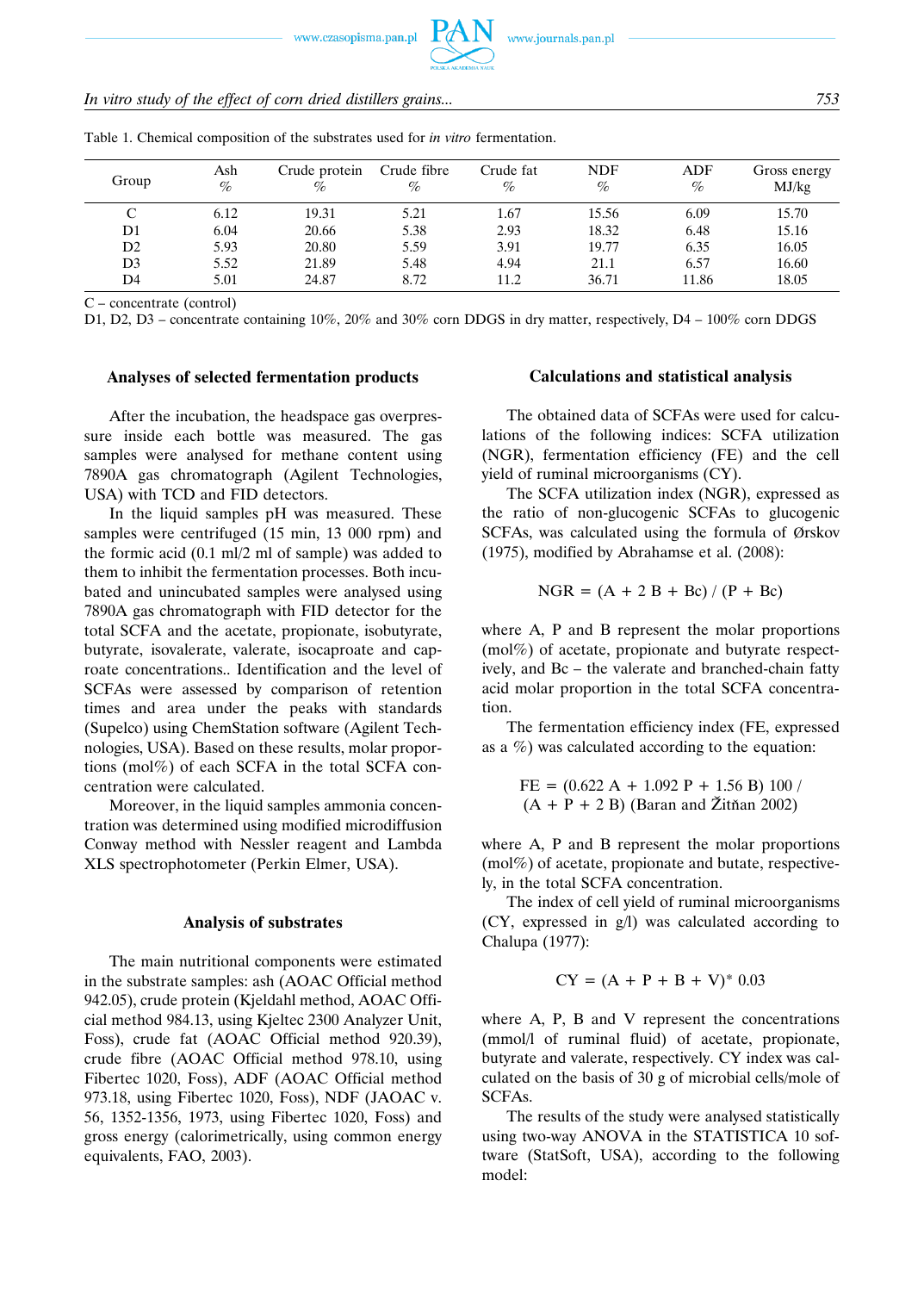$$
Y_{ijk} = \mu + a_i + b_j + (a * b)_{ij} + e_{ijk}
$$

where:

$$
Y_{ijk}
$$
 – the dependent variable under examination

- $\mu$  the overall mean
- $a_i$  the effect of the substrate
- $b_i$  the effect of the time

a \* b – the fixed effect of the interaction between substrate and time

 $e_{ijk}$  – the error term

The differences were analysed at the significance levels of 0.05 and 0.01 and probability values between 0.05 and 0.10 were reported as statistical trends. The Pearson correlation coefficients were calculated for selected parameters.

#### **Results**

The data obtained in this *in vitro* study were presented in Table 2. The increasing effect of DDGS used in the substrate on the gas production during *in vitro* ruminal fluid fermentation was shown  $(p<0.01)$ . Total gas together with methane production increased significantly during the incubation time  $(p<0.01)$ . Contrary to our expectations, we did not observe the influence of DDGS on methanogenesis during *in vitro* fermentation of sheep ruminal fluid. However, a small reduction of methane emission (3%) in samples containing 30% of DDGS was found. A positive correlation between DDGS content in the substrate and the total gas production was shown  $(p<0.05; r = 0.34)$ . Another positive correlation ( $r = 0.42$ ;  $p < 0.01$ ) between the concentration of methane and ammonia emitted in the 8-, but not in the 4-hour fermentation period was noted. Higher correlation coefficient  $(r = 0.56)$  between ammonia concentration and methane emitted in the 24-hour fermentation period was also stated  $(p<0.05)$ . No effect of DDGS inclusion on ammonia level was observed, but the fermentation time increased ammonia concentration (*p*<0.01). The samples incubated with the substrate containing DDGS had lower pH than the control samples  $(p<0.01)$ . A drop in pH during the incubation time was also observed ( $p<0.01$ ).

The total concentration of SCFAs in fresh ruminal fluid directly after sampling was 92.24 mmol/l (Table 3) and increased during the incubation time  $(p<0.01)$ (Table 2). The SCFA profile in ruminal fluid of both incubated and unincubated samples is characterised by a high level of acetate, a lower level of propionate and the lowest level of butyrate in the total concentration of these three main SCFAs. The fermentation time and DDGS content in the substrate decreased acetate molar proportion in ruminal fluid  $(p<0.01)$ , which amounted to 78.24 mol% in unincubated samples. The fermentation substrate increased propionate level  $(p<0.01)$ , especially in D3 and D4 samples which contained the highest DDGS content. The butyrate molar proportion was  $4.29 \text{ mol\%}$  in unincubated samples and rose during the incubation time  $(p<0.01)$ . DDGS inclusion in the substrate lowered butyrate level  $(p<0.01)$ . Additionally, the increased DDGS content in the substrate decreased the levels of: isobutyrate  $(p<0.05)$ , isovalerate  $(p<0.01)$ and caproate  $(p<0.01)$ . The ratio of non-glucogenic to glucogenic SCFAs was 5.69 for unincubated samples and diminished as a result of growing DDGS content in the substrate  $(p<0.01)$ . The substrate had a significant effect on the growth of fermentation efficiency index  $(p<0.01)$ , while the index of cell yield of ruminal microorganisms increased during the fermentation time (*p*<0.01). FE and CY indexes calculated for the unincubated samples amounted to 70.35 % and 2.71 g/l, respectively, and both were lower than those calculated for the incubated samples.

## **Discussion**

Growing DDGS content caused a linear decrease in rumen methanogenesis in both *in vivo* (Benchaar et al. 2013) and *in vitro* studies (Miśta et al. 2014). The research conducted by Behlke (2007) showed that corn DDGS included in diet fed to heifers as a replacement for the forage also lowered the methane emission. However, using corn DDGS as a replacement for corn and corn oil significantly enlarged methane production per milligram of digested substrate during *in vitro* fermentation of heifer ruminal fluid (Behlke 2007). DDGS possesses a greater amount of net energy available for gain relative to corn, which might be caused by a decrease in rumen methane production (Behlke et al. 2008). Surprisingly, the *in vivo* research in lambs showed that DDGS, despite high energy content, resulted in a 29% increase in methane emission (Behlke et al. 2008). Some other authors confirmed the increasing effect of DDGS on the *in vivo* methane production in cattle (Hunerberg et al. 2013) and in poultry (Li et al. 2014). In the present research, we did not observe any significant effects of DDGS addition on methane production during *in vitro* fermentation of sheep ruminal fluid. However, the effect of DDGS on the increase in total gas production was observed in this study. Conversely, earlier *in vitro* research in cows showed a decrease in both methanogenesis and total gas production (Miśta et al. 2014). The greatest drop in gas production was observed in the samples containing 100% DDGS in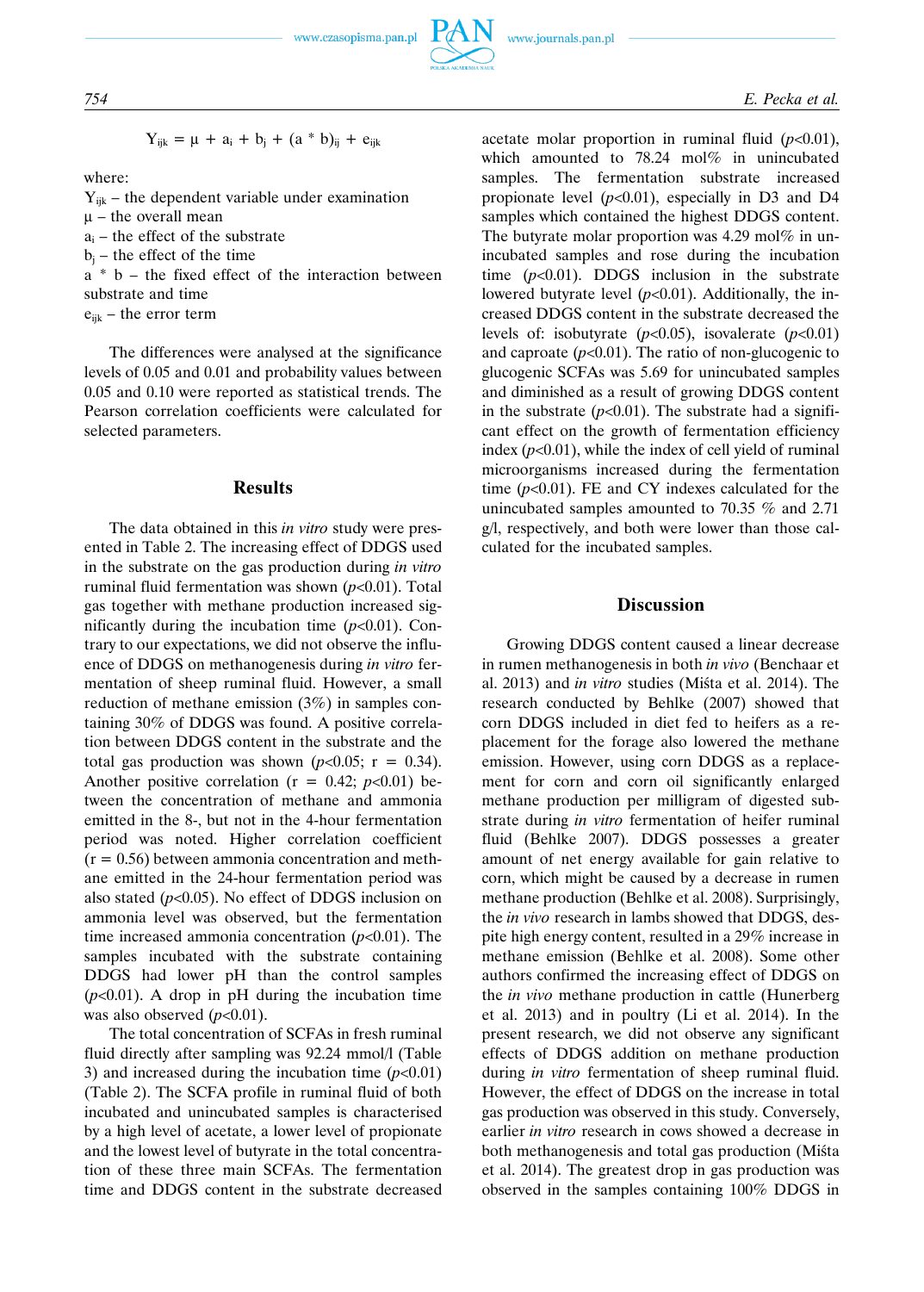| Fermentation                                                                                    |                                        |                                                                      | $\frac{1}{4}$           |                                             |                                                 |                                                                |                                                                                                    | $\frac{8}{1}$                                                   |                                                                                          |                                                                                                            |                                                                                                                          |                                                                                                                                             | 24 h                                                                                                     |                                                                                           |                                                                                                                  |                                        |                                                                                                 | P value                                                                                                                                                                                                                                                               |                                                    |
|-------------------------------------------------------------------------------------------------|----------------------------------------|----------------------------------------------------------------------|-------------------------|---------------------------------------------|-------------------------------------------------|----------------------------------------------------------------|----------------------------------------------------------------------------------------------------|-----------------------------------------------------------------|------------------------------------------------------------------------------------------|------------------------------------------------------------------------------------------------------------|--------------------------------------------------------------------------------------------------------------------------|---------------------------------------------------------------------------------------------------------------------------------------------|----------------------------------------------------------------------------------------------------------|-------------------------------------------------------------------------------------------|------------------------------------------------------------------------------------------------------------------|----------------------------------------|-------------------------------------------------------------------------------------------------|-----------------------------------------------------------------------------------------------------------------------------------------------------------------------------------------------------------------------------------------------------------------------|----------------------------------------------------|
| parameters                                                                                      |                                        |                                                                      | Substrates              |                                             |                                                 |                                                                |                                                                                                    | Substrates                                                      |                                                                                          |                                                                                                            |                                                                                                                          |                                                                                                                                             | Substrates                                                                                               |                                                                                           |                                                                                                                  | <b>NES</b>                             |                                                                                                 |                                                                                                                                                                                                                                                                       |                                                    |
|                                                                                                 | $\cup$                                 | $\overline{\mathsf{d}}$                                              | D2                      | D <sub>3</sub>                              | $\overline{\Delta}$                             | $\bigcirc$                                                     | $\overline{D}$                                                                                     | D2                                                              | D <sub>3</sub>                                                                           | $\overline{D}4$                                                                                            | $\bigcirc$                                                                                                               | $\overline{D}$                                                                                                                              | D2                                                                                                       | D <sub>3</sub>                                                                            | $\overline{\mathsf{d}}$                                                                                          |                                        | substr                                                                                          | time                                                                                                                                                                                                                                                                  | $3b \times t$                                      |
| Gas production                                                                                  |                                        |                                                                      |                         |                                             |                                                 |                                                                |                                                                                                    |                                                                 |                                                                                          |                                                                                                            |                                                                                                                          |                                                                                                                                             |                                                                                                          |                                                                                           |                                                                                                                  | 6.638                                  |                                                                                                 |                                                                                                                                                                                                                                                                       | 0.996                                              |
| Methane <sup>1</sup>                                                                            | 42.54<br>11.91                         | 44.06<br>12.64<br>42.80                                              | 47.53<br>13.71<br>37.43 | 87.34<br>15.38<br>21.15                     | 95.50<br>14.70                                  | 81.35<br>23.00<br>48.89                                        | 77.86<br>23.02<br>24.34                                                                            | 80.31<br>23.34<br>23.42<br>511.1                                |                                                                                          |                                                                                                            |                                                                                                                          |                                                                                                                                             |                                                                                                          |                                                                                           | $\begin{array}{c} 178.11 \\ 37.90 \\ 103.09 \\ 6.11 \\ 255.0 \end{array}$                                        |                                        |                                                                                                 |                                                                                                                                                                                                                                                                       | 0.977                                              |
| Ammonia <sup>1</sup>                                                                            | 30.64                                  |                                                                      |                         |                                             | 19.50                                           |                                                                |                                                                                                    |                                                                 |                                                                                          |                                                                                                            |                                                                                                                          |                                                                                                                                             |                                                                                                          |                                                                                           |                                                                                                                  |                                        |                                                                                                 |                                                                                                                                                                                                                                                                       | 0.789                                              |
| $\rm H_{0}$                                                                                     | 6.65                                   | 6.60                                                                 | 6.59                    | 6.53                                        | 6.53<br>157.3                                   | $6.45$<br>201.3                                                | 6.45                                                                                               |                                                                 |                                                                                          |                                                                                                            |                                                                                                                          |                                                                                                                                             |                                                                                                          |                                                                                           |                                                                                                                  |                                        |                                                                                                 |                                                                                                                                                                                                                                                                       | 0.449                                              |
| Total SCFAs                                                                                     | 159.0                                  | 160.6                                                                | 121.5                   | 119.3                                       |                                                 |                                                                | 189.2                                                                                              |                                                                 | $\begin{array}{c} 136.97 \\ 23.67 \\ 31.66 \\ 6.30 \\ 216.1 \end{array}$                 | 130.40<br>22.85<br>36.16<br>6.35<br>232.3                                                                  | 110.21<br>34.36<br>96.60<br>6.24<br>246.0                                                                                | 107.78<br>33.41<br>136.82<br>6.26<br>228.2                                                                                                  | 99.71<br>32.35<br>168.69<br>6.24<br>251.2                                                                | $\begin{array}{c} 178.09 \\ 28.37 \\ 84.31 \\ 5.98 \\ 286.8 \end{array}$                  |                                                                                                                  | $\frac{1402}{8.277}$<br>0.023<br>7.058 | $0.964$<br>$0.962$<br>$0.702$<br>$0.296$<br>$0.296$                                             | &0.001                                                                                                                                                                                                                                                                | 0.914                                              |
| SCFAs <sup>2</sup> :                                                                            |                                        |                                                                      |                         |                                             |                                                 |                                                                |                                                                                                    |                                                                 |                                                                                          |                                                                                                            |                                                                                                                          |                                                                                                                                             |                                                                                                          |                                                                                           |                                                                                                                  |                                        |                                                                                                 |                                                                                                                                                                                                                                                                       |                                                    |
| Acetate                                                                                         | 70.08<br>19.87<br>1.37<br>1.37<br>1.10 | 68.31                                                                | 69.05<br>20.96          | 62.91                                       | $3860$<br>$3960$<br>$5990$<br>$-1990$<br>$-0.5$ | 67.85<br>20.99<br>0.85<br>0.57<br>0.77<br>0.77<br>0.77<br>5.91 | $67.51$<br>$21.12$<br>$0.81$<br>$0.81$<br>$1.31$<br>$0.81$<br>$1.31$<br>$0.67$<br>$0.48$<br>$0.48$ | 68.21<br>20.75<br>20.75<br>7.67<br>1.14<br>5.89<br>3,89<br>5.19 | $64.55$<br>$25.03$<br>$7.42$<br>$1.53$<br>$0.57$<br>$1.53$<br>$0.57$<br>$0.57$<br>$0.57$ | $3,38$<br>$2,36$<br>$3,48$<br>$6,56$<br>$6,56$<br>$1,56$<br>$1,56$<br>$2,68$<br>$2,68$<br>$2,68$<br>$2,68$ | $\begin{array}{l} 63.76 \\ 63.81 \\ 1.15 \\ 2.09 \\ 1.50 \\ 2.09 \\ 1.50 \\ 3.77 \\ 7.13 \\ 7.19 \\ 7.19 \\ \end{array}$ | $63.69$<br>$21.49$<br>$21.49$<br>$21.49$<br>$21.49$<br>$21.49$<br>$21.49$<br>$21.49$<br>$21.49$<br>$21.49$<br>$21.49$<br>$21.49$<br>$21.49$ | $\begin{array}{l} 62.34 \\ 21.87 \\ 1.14 \\ 1.92 \\ 2.03 \\ 1.50 \\ 1.50 \\ 3.67 \\ 7.28 \\ \end{array}$ | $61.13$<br>$25.57$<br>$0.70$<br>$0.44$<br>$1.51$<br>$1.51$<br>$0.17$<br>$76.41$<br>$8.40$ | $\begin{array}{l} 62.16 \\ 62.70 \\ 0.78 \\ 0.63 \\ 0.53 \\ 1.46 \\ 0.14 \\ 0.12 \\ 0.72 \\ 7.47 \\ \end{array}$ |                                        | $\begin{array}{c} 0.001 \\ -0.001 \\ 0.044 \\ -0.001 \\ 0.001 \\ 0.769 \\ 0.769 \\ \end{array}$ | $\begin{array}{l} 0.001\\ 0.640\\ 0.065\\ 0.001\\ 0.001\\ 0.001\\ 0.001\\ 0.001\\ 0.667\\ 0.216\\ 0.216\\ 0.001\\ 0.001\\ 0.001\\ 0.001\\ 0.001\\ 0.001\\ 0.001\\ 0.001\\ 0.001\\ 0.001\\ 0.001\\ 0.001\\ 0.001\\ 0.001\\ 0.001\\ 0.001\\ 0.001\\ 0.001\\ 0.001\\ 0.$ | 0.397<br>0.645<br>0.080<br>0.080<br>0.942<br>0.195 |
| Propionate                                                                                      |                                        |                                                                      |                         | 26.71                                       |                                                 |                                                                |                                                                                                    |                                                                 |                                                                                          |                                                                                                            |                                                                                                                          |                                                                                                                                             |                                                                                                          |                                                                                           |                                                                                                                  |                                        |                                                                                                 |                                                                                                                                                                                                                                                                       |                                                    |
| Isobutyrate                                                                                     |                                        |                                                                      | $\frac{0.78}{6.65}$     |                                             |                                                 |                                                                |                                                                                                    |                                                                 |                                                                                          |                                                                                                            |                                                                                                                          |                                                                                                                                             |                                                                                                          |                                                                                           |                                                                                                                  |                                        |                                                                                                 |                                                                                                                                                                                                                                                                       |                                                    |
| <b>Butyrate</b>                                                                                 |                                        | $\begin{array}{c} 20.37 \\ 1.32 \\ 7.87 \\ 1.37 \\ 1.10 \end{array}$ |                         | $\begin{array}{c} 1.20 \\ 7.01 \end{array}$ |                                                 |                                                                |                                                                                                    |                                                                 |                                                                                          |                                                                                                            |                                                                                                                          |                                                                                                                                             |                                                                                                          |                                                                                           |                                                                                                                  |                                        |                                                                                                 |                                                                                                                                                                                                                                                                       |                                                    |
| Isovalerate                                                                                     |                                        |                                                                      | 1.41                    | $1.09$<br>$1.05$                            |                                                 |                                                                |                                                                                                    |                                                                 |                                                                                          |                                                                                                            |                                                                                                                          |                                                                                                                                             |                                                                                                          |                                                                                           |                                                                                                                  |                                        |                                                                                                 |                                                                                                                                                                                                                                                                       |                                                    |
| Valerate                                                                                        |                                        |                                                                      | $\Xi$                   |                                             |                                                 |                                                                |                                                                                                    |                                                                 |                                                                                          |                                                                                                            |                                                                                                                          |                                                                                                                                             |                                                                                                          |                                                                                           |                                                                                                                  |                                        |                                                                                                 |                                                                                                                                                                                                                                                                       |                                                    |
| Caproate                                                                                        | $0.07$                                 | $0.08\,$                                                             | $\frac{1.33}{3.78}$     | 0.97                                        |                                                 |                                                                |                                                                                                    |                                                                 |                                                                                          |                                                                                                            |                                                                                                                          |                                                                                                                                             |                                                                                                          |                                                                                           |                                                                                                                  |                                        |                                                                                                 |                                                                                                                                                                                                                                                                       |                                                    |
| <b>NGR</b>                                                                                      | 3.88                                   | 3.76                                                                 |                         | 2.80                                        | 2.45                                            |                                                                |                                                                                                    |                                                                 |                                                                                          |                                                                                                            |                                                                                                                          |                                                                                                                                             |                                                                                                          |                                                                                           |                                                                                                                  |                                        | $-0.001$                                                                                        |                                                                                                                                                                                                                                                                       | 0.881                                              |
| FE $(%)$                                                                                        | 73.83<br>4.64                          | 74.36                                                                |                         | 76.45                                       | 77.59                                           |                                                                |                                                                                                    |                                                                 |                                                                                          |                                                                                                            |                                                                                                                          |                                                                                                                                             |                                                                                                          |                                                                                           |                                                                                                                  |                                        | 0.249                                                                                           |                                                                                                                                                                                                                                                                       | 0.497                                              |
| $CY^3$                                                                                          |                                        | 3.93                                                                 | 3.56                    | 3.00                                        | 4.63                                            |                                                                |                                                                                                    |                                                                 |                                                                                          |                                                                                                            |                                                                                                                          |                                                                                                                                             |                                                                                                          |                                                                                           |                                                                                                                  |                                        |                                                                                                 |                                                                                                                                                                                                                                                                       | 0.910                                              |
| C, D1, D2, D3, D4 – substrates compositions were shown in T                                     |                                        |                                                                      |                         |                                             |                                                 | able 1.                                                        |                                                                                                    |                                                                 |                                                                                          |                                                                                                            |                                                                                                                          |                                                                                                                                             |                                                                                                          |                                                                                           |                                                                                                                  |                                        |                                                                                                 |                                                                                                                                                                                                                                                                       |                                                    |
| mmol/l of not diluted ruminal fluid                                                             |                                        |                                                                      |                         |                                             |                                                 |                                                                |                                                                                                    |                                                                 |                                                                                          |                                                                                                            |                                                                                                                          |                                                                                                                                             |                                                                                                          |                                                                                           |                                                                                                                  |                                        |                                                                                                 |                                                                                                                                                                                                                                                                       |                                                    |
| <sup>2</sup> mol/100 mol of total SCFA concentration (mol%)<br>g/l of not diluted ruminal fluid |                                        |                                                                      |                         |                                             |                                                 |                                                                |                                                                                                    |                                                                 |                                                                                          |                                                                                                            |                                                                                                                          |                                                                                                                                             |                                                                                                          |                                                                                           |                                                                                                                  |                                        |                                                                                                 |                                                                                                                                                                                                                                                                       |                                                    |
|                                                                                                 |                                        |                                                                      |                         |                                             |                                                 |                                                                |                                                                                                    |                                                                 |                                                                                          |                                                                                                            |                                                                                                                          |                                                                                                                                             |                                                                                                          |                                                                                           |                                                                                                                  |                                        |                                                                                                 |                                                                                                                                                                                                                                                                       |                                                    |
|                                                                                                 |                                        |                                                                      |                         |                                             |                                                 |                                                                |                                                                                                    |                                                                 |                                                                                          |                                                                                                            |                                                                                                                          |                                                                                                                                             |                                                                                                          |                                                                                           |                                                                                                                  |                                        |                                                                                                 |                                                                                                                                                                                                                                                                       |                                                    |
|                                                                                                 |                                        |                                                                      |                         |                                             |                                                 |                                                                |                                                                                                    |                                                                 |                                                                                          |                                                                                                            |                                                                                                                          |                                                                                                                                             |                                                                                                          |                                                                                           |                                                                                                                  |                                        |                                                                                                 |                                                                                                                                                                                                                                                                       |                                                    |
| Table 3. Fermentation profile in fresh ruminal fluid of sheep                                   |                                        |                                                                      |                         |                                             |                                                 |                                                                |                                                                                                    |                                                                 |                                                                                          |                                                                                                            |                                                                                                                          |                                                                                                                                             |                                                                                                          |                                                                                           |                                                                                                                  |                                        |                                                                                                 |                                                                                                                                                                                                                                                                       |                                                    |
|                                                                                                 |                                        |                                                                      |                         |                                             |                                                 | (unincubated samples)                                          |                                                                                                    |                                                                 |                                                                                          |                                                                                                            |                                                                                                                          |                                                                                                                                             |                                                                                                          |                                                                                           |                                                                                                                  |                                        |                                                                                                 |                                                                                                                                                                                                                                                                       |                                                    |
|                                                                                                 | Hq                                     |                                                                      | SCFA <sup>1</sup>       | Acetate <sup>2</sup>                        |                                                 | Propionate <sup>2</sup> Isobutyrate <sup>2</sup>               |                                                                                                    |                                                                 | Butyrate <sup>2</sup>                                                                    | Isovalerate <sup>2</sup>                                                                                   |                                                                                                                          | Valerate <sup>2</sup>                                                                                                                       |                                                                                                          | <b>NGR</b>                                                                                | FE $(\%)$                                                                                                        |                                        | $\sum_{i=1}^{n}$                                                                                |                                                                                                                                                                                                                                                                       | Ammonia <sup>1</sup>                               |
| Ķ                                                                                               | 7.92                                   |                                                                      | 92.24                   | 78.24                                       |                                                 | 14.73                                                          | 0.84                                                                                               |                                                                 |                                                                                          |                                                                                                            | 1.28                                                                                                                     | 0.63                                                                                                                                        |                                                                                                          |                                                                                           |                                                                                                                  |                                        |                                                                                                 |                                                                                                                                                                                                                                                                       |                                                    |
| <b>SEM</b>                                                                                      | 0.044                                  |                                                                      | 6.040                   | 0.393                                       |                                                 | 0.447                                                          | 0.071                                                                                              |                                                                 | 4.29<br>0.183                                                                            | 0.066                                                                                                      |                                                                                                                          | 0.039                                                                                                                                       |                                                                                                          | 5.69<br>0.190                                                                             | 70.35<br>0.197                                                                                                   |                                        | 2.71<br>0.179                                                                                   |                                                                                                                                                                                                                                                                       | 24.45<br>4.627                                     |





|                                                | Hq    |       | $SCFA1$ Acetate | ropionate <sup>2</sup> | 'sobutyrate | Butyrate <sup>2</sup> | Isovalerate <sup>2</sup> | Valerate <sup>2</sup> | <b>NGR</b>    | FE $(\%)$ | $CY^3$        | Amm           |
|------------------------------------------------|-------|-------|-----------------|------------------------|-------------|-----------------------|--------------------------|-----------------------|---------------|-----------|---------------|---------------|
|                                                | 7.92  | 92.24 | 78.24           | 4.73                   | 0.84        | 4.29                  | 1.28                     | 0.63                  |               | 70.35     |               | ž.            |
| <b>NES</b>                                     | 0.044 | 6.040 | 0.393           | 1447                   | 1.071       | .183                  | 066.                     | 0.39                  | 5.69<br>0.190 | 197       | 2.71<br>0.179 | $\frac{6}{4}$ |
| mmol/l of not diluted ruminal fluid            |       |       |                 |                        |             |                       |                          |                       |               |           |               |               |
| mol/100 mol of total SCFA concentration (mol%) |       |       |                 |                        |             |                       |                          |                       |               |           |               |               |
|                                                |       |       |                 |                        |             |                       |                          |                       |               |           |               |               |

 mol/100 mol of total SCFA concentration (mol%) g/l of not diluted ruminal fluid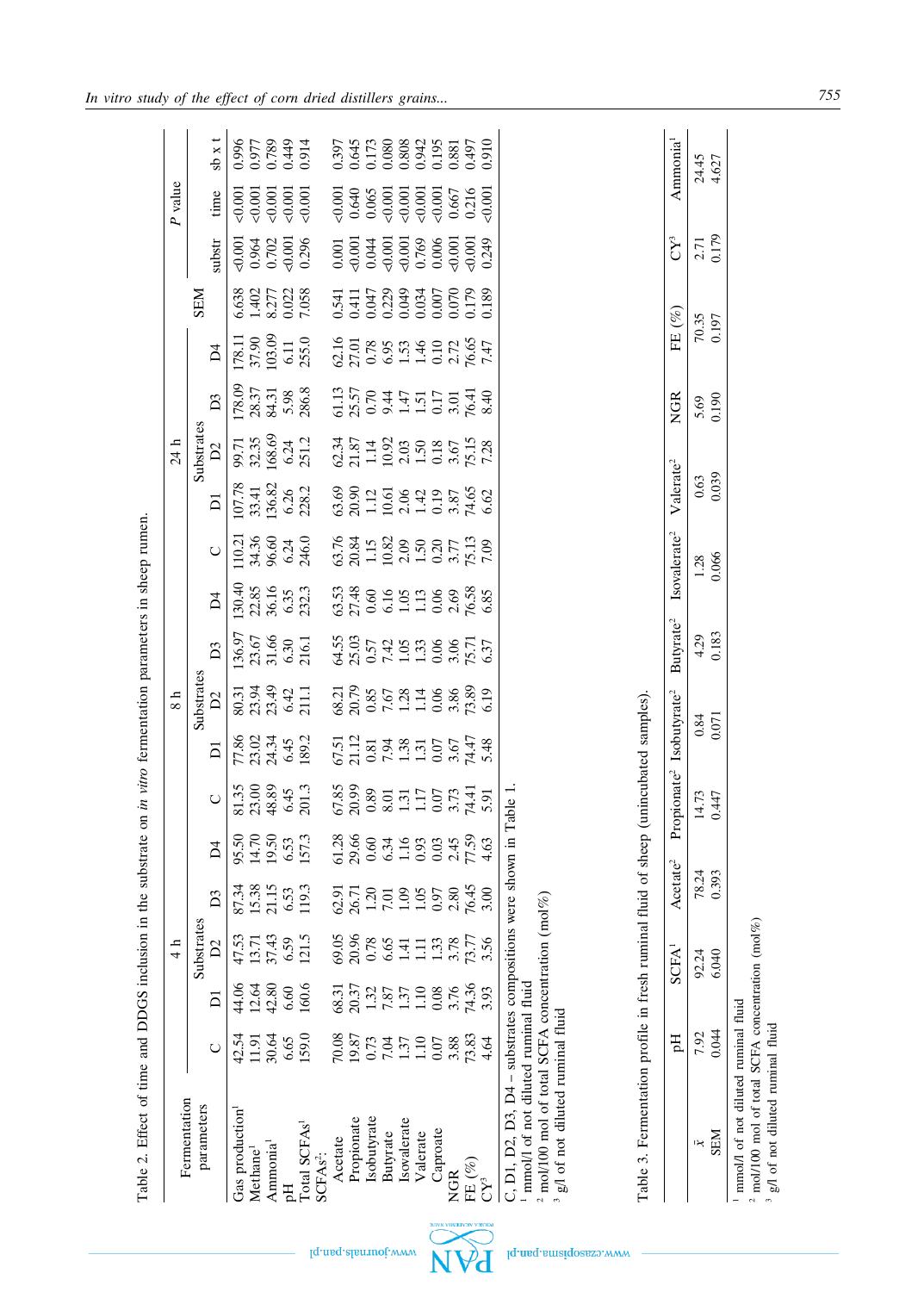the substrate compared to control samples. Other authors' research did not confirm the effect of DDGS on the total gas production during rumen fermentation in both *in vitro* (Segers et al. 2013) and *in vivo* conditions (Morrow 2012).

Ammonia is another important end-product of rumen fermentation emitted by animals. In the present research, no significant effect of DDGS on the ammonia production during *in vitro* rumen fermentation was observed. Only the sample containing 30% of DDGS showed a slight decrease in ammonia level as compared to the control samples. Other authors did not show any significant DDGS effects on ammonia concentration in rumen of young steers (Leupp et al. 2009). However, Radev (2012) found that dietary supplementation with DDGS increased rumen ammonia concentration in sheep. Similar effect was reported by Loy et al. (2007) in the *in vivo* study in heifers. Converse results were obtained by Li et al. (2014) who proved that feeding DDGS to laying hens resulted in 14% fall in ammonia emission. The above mentioned examples show diverse impact of DDGS on the ammonia emission in different species.

A stable physiological condition of the rumen is necessary to maintain high fermentation efficiency. The pH optimal for microorganisms existing in the rumen ranges between 6.2 and 6.6 (Veth and Kolver 2001). In the present study, the effect of DDGS on ruminal pH was observed; however, all results except D3 sample in the 24-hour fermentation period were in the above mentioned range. Stable pH value is beneficial for fermentation processes since ruminal microorganisms need relatively constant pH in order to function properly. The pH dropping slightly below 6.0 caused a decrease in the methanogenesis and ammonia production (Lana et al. 1998). In our study, a slight decrease in methanogenesis was found in group D3 in the 24-hour fermentation period, where the lowest pH was observed. The effect of the fermentation time on pH value in the analysed samples was noticed, and it corresponds to earlier research (Miśta et al. 2014).

Short chain fatty acids, produced in the rumen by microorganisms carrying out fermentation processes, are used by ruminants as the main energy source (Morvay et al. 2011). The previous study in cows showed a decrease in total SCFA concentration in ruminal fluid under the influence of DDGS content in the fermentation substrate (Miśta et al. 2014). In lambs, the kcal energy available from the SCFAs produced per milligram of digested DM decreased as corn was replaced with DDGS (Behlke et al. 2008). In the present study, DDGS inclusion did not affect the total SCFA level.

The *in vitro* research in cattle conducted by Klein-

schmit et al. (2006) showed that mutual molar proportions of acetate to propionate did not change due to corn DDGS addition. Similarly, replacement of silage or barley grain with DDGS did not affect the total production and changes in the profile of SCFAs in the rumen of cows (Zhang et al. 2010). The results of other studies showed that increasing DDGS content in the fermentation substrate lowered acetate with an increase in propionate and butyrate rumen production (Behlke et al. 2007, Loy et al. 2007). The i*n vitro* studies showed that the use of DDGS decreased acetate and propionate levels in lambs (Behlke 2007). Similarly, DDGS decreased acetate and increased propionate molar proportions in the total SCFA concentration in the present study. The *in vitro* research in cows showed the influence of DDGS inclusion on a decrease in total SCFA level as well as isobutyrate and isovalerate molar proportions, but no changes in acetate, propionate and butyrate proportions were observed (Miśta et al. 2014). Similarly, Zhang et al. (2010) also observed iso-acids decrease under DDGS influence. The results obtained by the aforementioned authors correspond with the present results, where a decrease in isobutyrate and isovalerate production in the samples incubated with DDGS was also noted.

The non-glucogenic to glucogenic SCFA ratio affects, inter alia, methanogenesis, milk composition and energy balance in animals (Morvay et al. 2011). *In vitro* research showed that 20-80% inclusion of corn to the substrate dry matter decreased NGR index (Rymer and Givens 2002). In the present study, corn-derived DDGS also caused NGR decrease: all values are in the ranges of results obtained by other authors (2.68-4.45). The previous research in cows did not demonstrate significant effects of DDGS on FE and CY indexes (Miśta et al. 2014). In the present study, DDGS addition caused an increase in FE index. Higher DDGS inclusion (D3 and D4) also caused CY increase in the 8- and 24-hour fermentation periods. These changes are beneficial and indicate growth in SCFA production under the influence of DDGS.

Differences between literature data can be caused by different DDGS composition, which may result from variability in drying processes and storage. For example, using too high temperatures to heat DDGS caused a formation of Maillard reaction products with low bioavailability, and sometimes also toxic compounds (De Almeida 2013). The substitution of different foods (concentrate or forage components) with DDGS may also cause different effects.

Summing up, we can conclude that the growth in propionate production, together with the fall in acetate and butyrate level indicate the positive effect of DDGS on the *in vitro* fermentation profile in the pres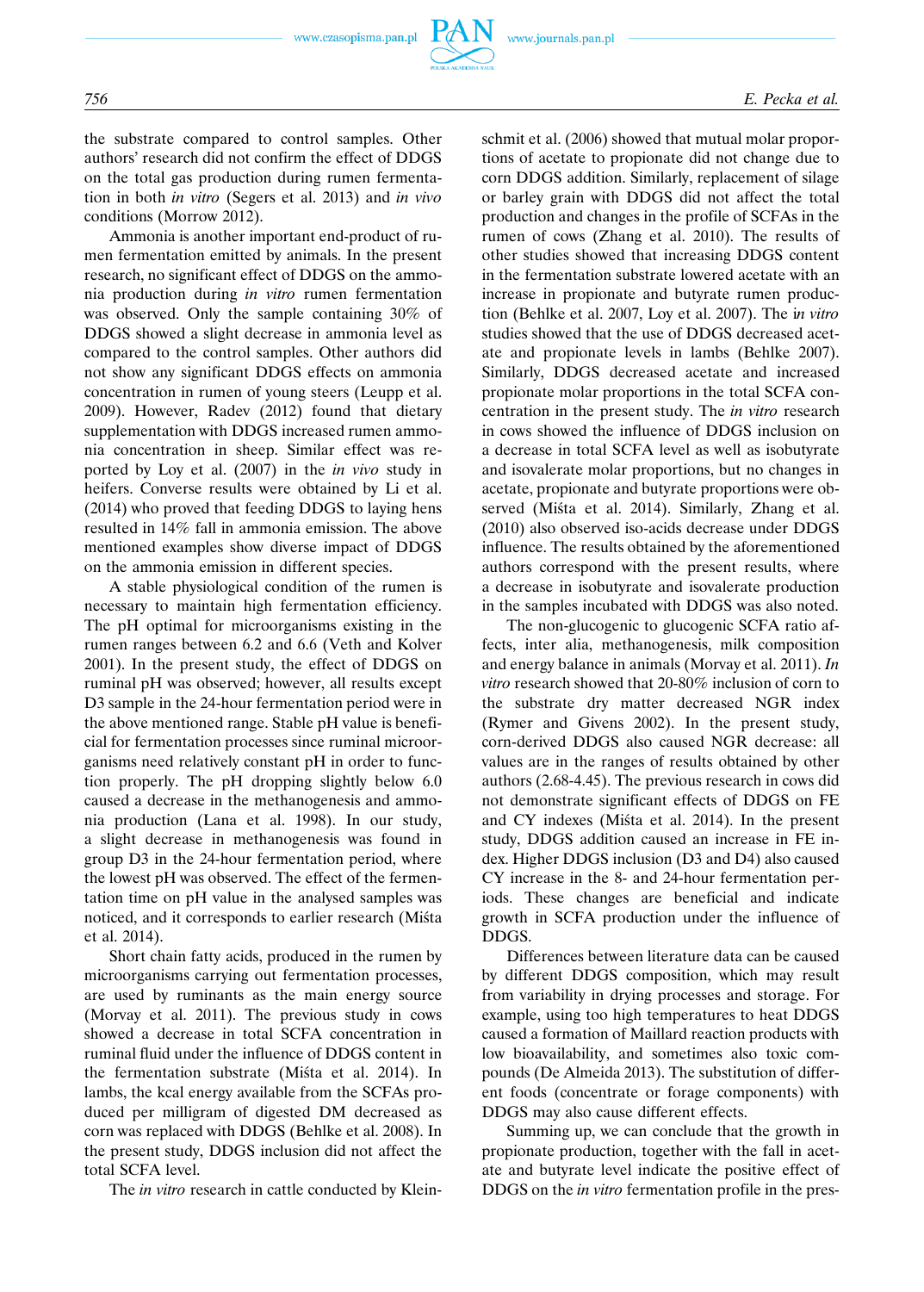www.czasopisma.pan.pl



## *In vitro study of the effect of corn dried distillers grains... 757*

ent study. Lack of changes in methanogenesis and ammonia level during *in vitro* fermentation confirmed that DDGS did not have deleterious effect on rumen fermentation processes in sheep. However, final evaluation of the effect of DDGS on the microbial fermentation in sheep rumen should be verified by *in vivo* studies.

## **References**

- Abrahamse PA, Vlaeminck B, Tamminga S, Dijkstra J (**2008**) The effect of silage and concentrate type on intake behavior, rumen function, and milk production in dairy cows in early and late lactation. J Dairy Sci 91: 4778-4792.
- Baran M, Žitňan R (2002) Effect of monensin sodium on fermentation efficiency in sheep rumen. Archiv Tierzucht 45: 181-185.
- Behlke EJ (**2007**) Attenuation of Ruminal Methanogenesis, PhD Thesis. Theses and Dissertations in Animal Science, University of Nebraska-Lincoln, USA.
- Behlke EJ, Sanderson TG, Klopfenstein TJ, Miner JL (**2008**) Ruminal methane production following the replacement of dietary corn with dried distiller's grains. Nebraska Beef Cattle Reports 50: 130-132.
- Behlke EJ, Sanderson TJ, Klopfenstein TJ, Miner JL (**2007)** Replacement of forage with dried distillers grains reduces ruminal methane production. Nebraska Beef Cattle Reports 62.
- Benchaar C, Hassanat F, Gervais R, Chouinard PY, Julien C, Petit HV, Masse DI (**2013)** Effects of increasing amounts of corn dried distillers grains with solubles in dairy cow diets on methane production, ruminal fermentation, digestion, N balance, and milk production*.* J Dairy Sci 96: 2413-2427.
- Chalupa W (**1977)** Manipulating rumen fermentation. J Anim Sci 46: 585-599.
- De Almeida FN (**2013)** Effects of the Maillard reactions on chemical composition and amino acid digestibility of feed ingredients and on pig growth performance. PhD Thesis Graduate College of the University of Illinois at Urbana-Champaign.
- De Veth MJ, Kolver ES (**2001)** Digestion of Ryegrass Pasture in Response to Change in pH in Continuous Culture. J Dairy Sci 84: 1449-1457.
- Dimova N, Ivanova I, Mihailova M, Todorov N, Naydenova N (**2009)** Wheat Distiller's Grains as a source of protein in dairy sheep. Bulg J Agric Sci 15: 574-582.
- FAO (**2003**) Food energy methods of analysis and conversion factors. Chapter 2: Methods of food. Analysis. Food and Nutrition 77: 12-14.
- Hu W, Wu Y, Liu J, Guo Y, Ye J (**2005)** Tea saponins affect in vitro fermentation and methanogenesis in faunated and defaunated ruminal fluid. J Zhejiang Univ Sci B 8: 787-792.
- Hunerberg M, McGinn SM, Beauchemin KA, Okine EK, Harstad OM, McAllister TA (**2013**) Effect of dried distillers; grains plus solubles on enteric methane emissions and nitrogen excretion from growing beef cattle. J Anim Sci 91: 2846-2857.
- Kleinschmit DH, Schingoethe DJ, Kalscheur KF, Hippen AR (**2006**) Evaluation of various sources of corn distillers dried grains plus solubles for lactating dairy cattle. J Dairy Sci 89: 4784-4794.
- Lana RP, Russell JB, Van Amburgh ME (**1998**) The role of pH in regulating ruminal methane and ammonia production. J Anim Sci 76: 2190-2196.
- Leupp JL, Lardy GP, Karges KK, Gibson ML, Caton JS (**2009**) Effects of increasing level of corn distillers dried grains with solubles on intake, digestion, and ruminal fermentation in steers fed seventy percent concentrate diets. J Anim Sci 87: 2906-2912.
- Li W, Li QF, Powers W, Karcher D, Angel R, Applegate TJ (**2014**) Effects of distillers dried grains with solubles and mineral sources on gaseous emissions. J Appl Poult Res  $23:41-50.$
- Loy TW, MacDonald JC, Klopfenstein TJ, Erickson GE (**2007**) Effect of distillers grains or corn supplementation frequency on forage intake and digestibility. J Anim Sci 85: 2625-2630.
- McDougall EI (**1948**) Studies on Ruminant Saliva. 1. The composition and output of sheep's saliva. Biochem J 43: 99-109.
- McGinn SM, Chung Y-H, Beauchemin K A, Iwaasa A D, Grainger C **(2009**) Use of corn distillers' dried grains to reduce enteric methane loss from beef cattle. Can J Anim Sci 89: 409-413.
- Miśta D, Pecka E, Zachwieja A, Zawadzki W, Bodarski R, Paczyńska K, Tumanowicz J, Kupczyński R, Adamski M (**2014**) In Vitro Ruminal Fluid Fermentation as Influenced by Corn-Derived Dried Distillers' Grains with Solubles. Folia Biol (Krakow) 62: 345-351.
- Morrow LA (**2012**) Factors limiting the dietary inclusion level of dried distillers grains with solubles in ruminant diets, Graduate Program in Animal Sciences, The Ohio State University.
- https://etd.ohiolink.edu/rws–etd/document/get/osu133815662 5/inline.
- Morvay Y, Bannink A, France J, Kebreab E, Dijkstra J (**2011**) Evaluation of models to predict the stoichiometry of volatile fatty acid profiles in rumen fluid of lactating Holstein cows. J Dairy Sci 94: 3063-3080.
- Polish Feeding Standards cows, cattle, sheep and lambs, (1998). In: Standards for Ruminants Nutrition. National Research Institute of Animal Production, Kraków.
- Ørskov ER (**1975**) Manipulation of rumen fermentation for maximum food utilization. World Rev Nutr Dietet 22: 153-182.
- Radev V (**2012**) Effect of dietary supplementation of dried distillers grains with solubles (Zarnela) on some rumen fermentation parameters in yearling sheep. Agr SciTech 4 : 241-245.
- Radunz AE, Fluharty FL, Zerby HN, Loerch SC (**2011**) Winter-feeding systems for gestating sheep I. Effects on pre- and postpartum ewe performance and lamb progeny preweaning performance1. J Anim Sci 89: 467-477.
- Rymer C, Givens DI (**2002**) Relationships between patterns of rumen fermentation measured in sheep and in situ degradability and the in vitro gas production profile of the diet. Anim Feed Sci Tech 101: 31-44.
- S¸ahin T, Kaya O¨, D. Aksu Elmali, Kaya I. (**2013**) Effects of dietary supplementation with distiller dried grain with solubles in growing lambs on growth, nutrient digestibility and rumen parameters. Revue Med Vet 164: 173-178.